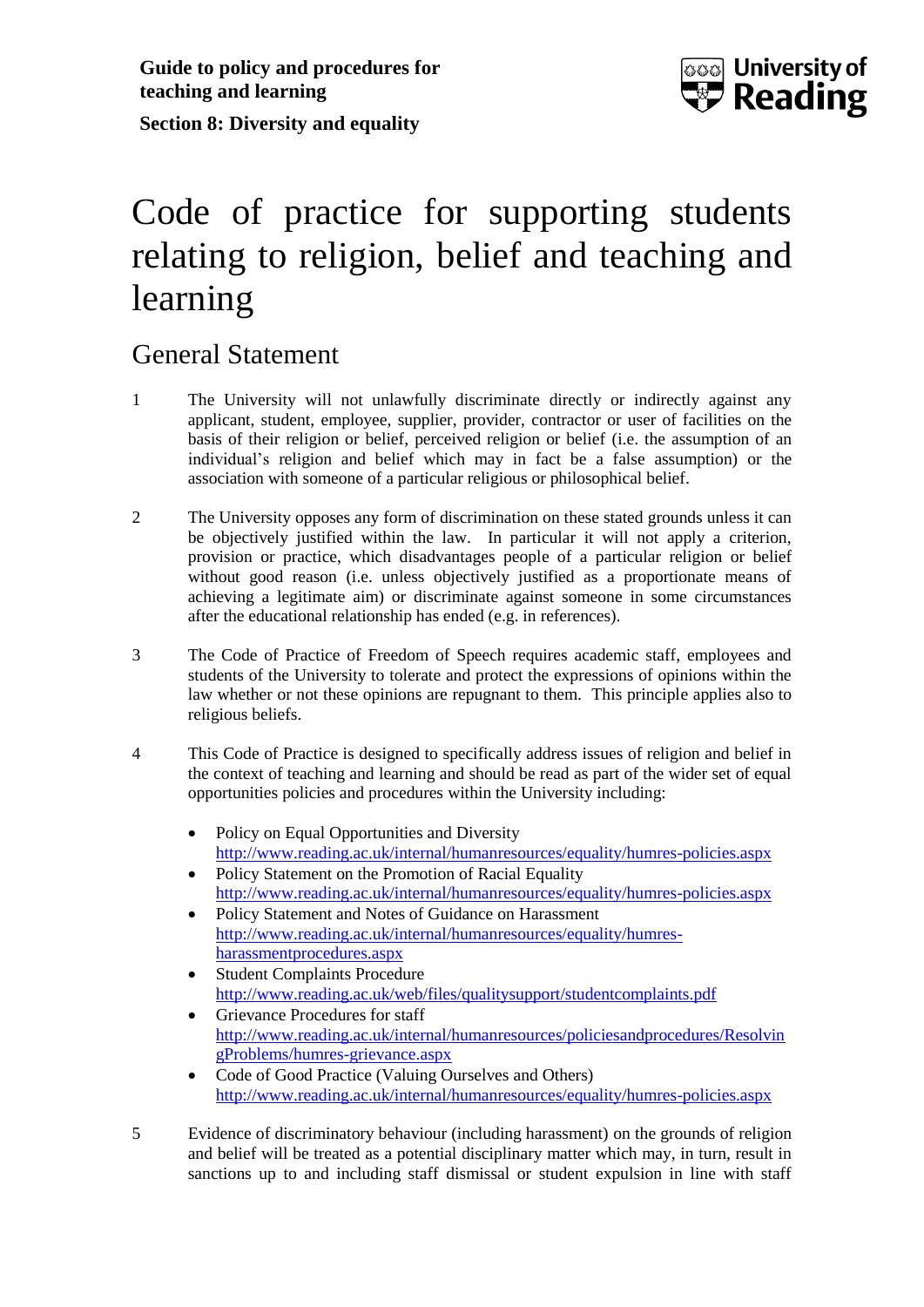grievance and disciplinary procedures and student complaints and disciplinary procedures.

## Implementation of this policy

- 6 The University will take such steps as are reasonable and practicable to ensure that no member (or potential member) of the University is put at a disadvantage because of their religion or belief. Where an individual has religious or other beliefs which conflict with their normal obligations to the University, alternative strategies and/or arrangements should be considered in consultation with the individual concerned, in so far as such alternatives are reasonable and practicable, so that the individual is neither advantaged nor disadvantaged. In particular we shall allow a student whose religion or beliefs require their absence from an academic activity at a specific time to perform this activity at another time, where this is reasonable and practicable, or make alternative arrangements as appropriate.
- 7 Where a student's religion or beliefs totally prevent taking part in a particular academic activity at any time and the activity is a minor part of a module or programme we shall attempt to provide an alternative activity or, failing that, adjust any assessment or other arrangements so that the student is neither advantaged nor disadvantaged in comparison to his or her peers.
- 8 In some cases the activity in which a student's religion or beliefs prevent their taking part will form a major part of a module or programme, or may be a key theory, technique or principle of the discipline concerned, and it may not be possible to make alternative arrangements without compromising the academic integrity of the programme or module. For example, the theory of evolution is central to certain academic disciplines and those obtaining a qualification in the discipline may be expected to know the theory, even though their religious beliefs may be at odds with such theory. Students studying such disciplines may be expected to study the topic in a similar way that one may study religions whose beliefs one does not hold. Activities whose study cannot be excused are likely to be those which are specified in the learning outcomes of the module or programme or which lead to these learning outcomes. Students who have doubts about their being able to undertake activities related to the learning outcomes of their programme or module on the basis of their religion or belief should raise the matter with their Programme Director at the earliest opportunity.
- 9 What is reasonable and practicable will vary on a case by case basis. Not all requests will necessarily be able to be accommodated for good reason but the University undertakes that all requests will be viewed sympathetically and every reasonable effort made to come to a workable arrangement.
- 10 Any student who considers that s/he has not been treated in accordance with this policy should in the first instance raise their concerns with their Director of Teaching and Learning or Academic Tutor.
- 11 If this approach is not successful, the complainant can also contact the Student Advice Centre, the Students' Union or a trained Harassment Adviser. Should formal action be taken this would be in line with the Student Complaints Procedures.

### Procedural Notes

#### **What does the law say?**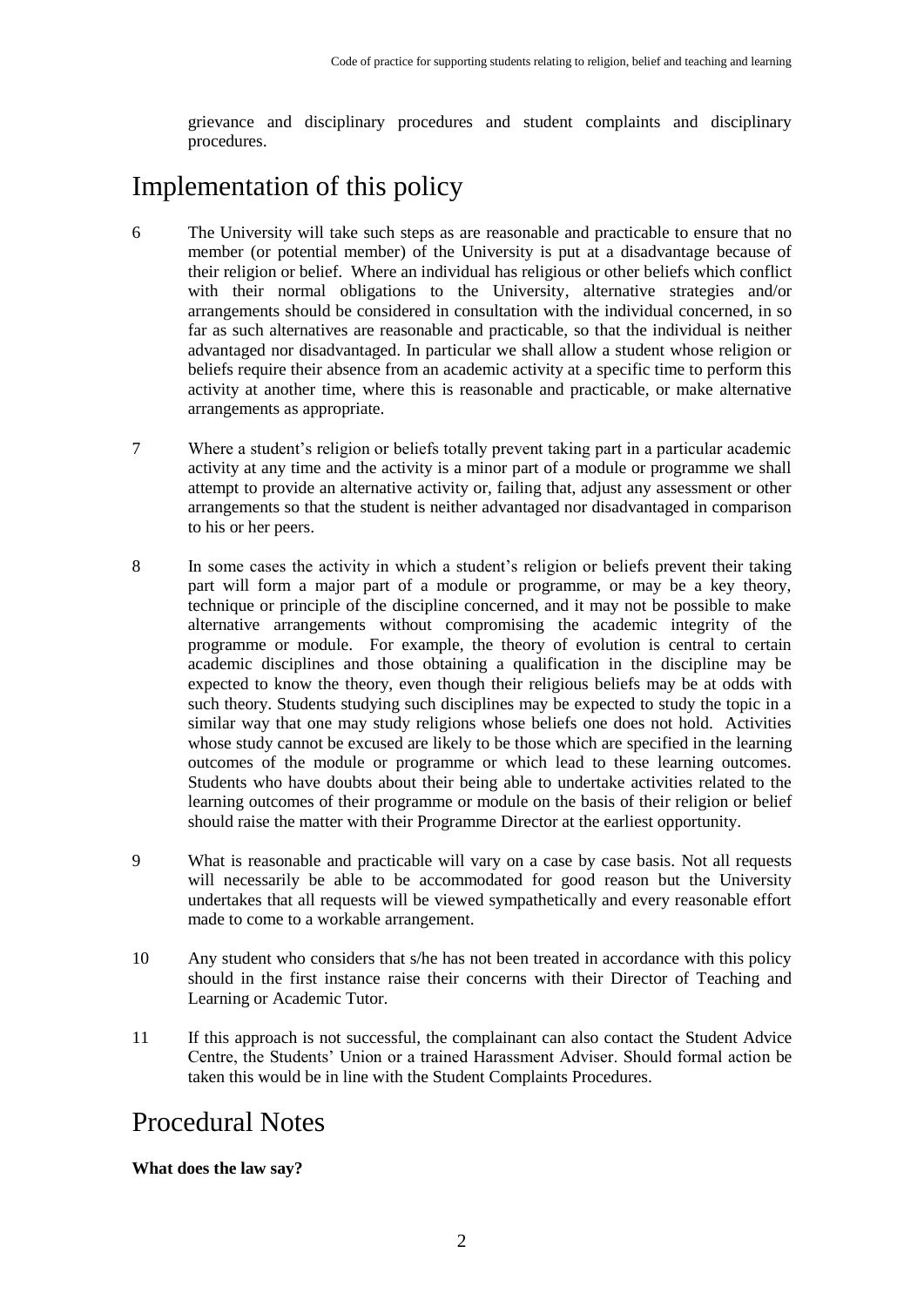- 12 The Equality Act 2010 makes it unlawful for the University to discriminate against its staff or students on the grounds of religion or belief.
- 13 The Act applies widely to "any religion, religious belief or similar philosophical belief" and may apply to a philosophical or political belief if that belief has a similar status and cogency as a religious belief. It also applies to those with no religion or belief. It will be for the Employment Tribunals and other Courts to decide whether particular circumstances are covered by the regulations.
- 14 This legislation makes it unlawful to:
	- Discriminate directly against anyone. That is, to treat them less favourably than others because of their religion or belief, perceived religion (i.e. the assumption of an individuals religion and belief which may in fact be a false assumption) or the association with someone of a particular religious belief;
	- Discriminate indirectly against anyone. That is to apply a criterion, provision or practice, which disadvantages people of a particular religion or belief without good reason (i.e. unless objectively justified as a proportionate means of achieving a legitimate aim);
	- Subject someone to harassment (i.e. unwanted conduct that violates a person's dignity or creates an intimidating, hostile, degrading, humiliating or offensive environment);
	- Victimise someone because they made a complaint or allegation or have given evidence against someone else in relation to a complaint of discrimination on the grounds of religion or belief;
	- Discriminate against someone in some circumstances after the working /vocational training relationship has ended (i.e. references).

#### **What type of issues might arise on a practical level?**

- 15 Consultation with colleagues has highlighted the following potential situations which may arise in a T&L context:
	- Muslim students needing to break a fast during Ramadan whilst in a lecture;
	- Jewish students needing to be home by sunset on a Friday for the Sabbath and therefore missing lectures/seminars;
	- Jewish students and Seventh-Day Adventists unable to take exams on a Saturday;
	- Timetable clashes with religious festivals leading to non-attendance;
	- Clashes with prayer time for Muslim students during lectures and examinations;
	- Female Muslim students being uncomfortable with compulsory overnight field trips where male students and staff would be present;
	- Refusal to take part in certain activities on religious grounds (e.g. Music and dance component of PGCE);
	- Health & Safety considerations (e.g. dress code in laboratory environment);
	- Actions of teaching staff and fellow students in the learning environment which amount to harassment on grounds of religion and belief (e.g. inappropriate comments)